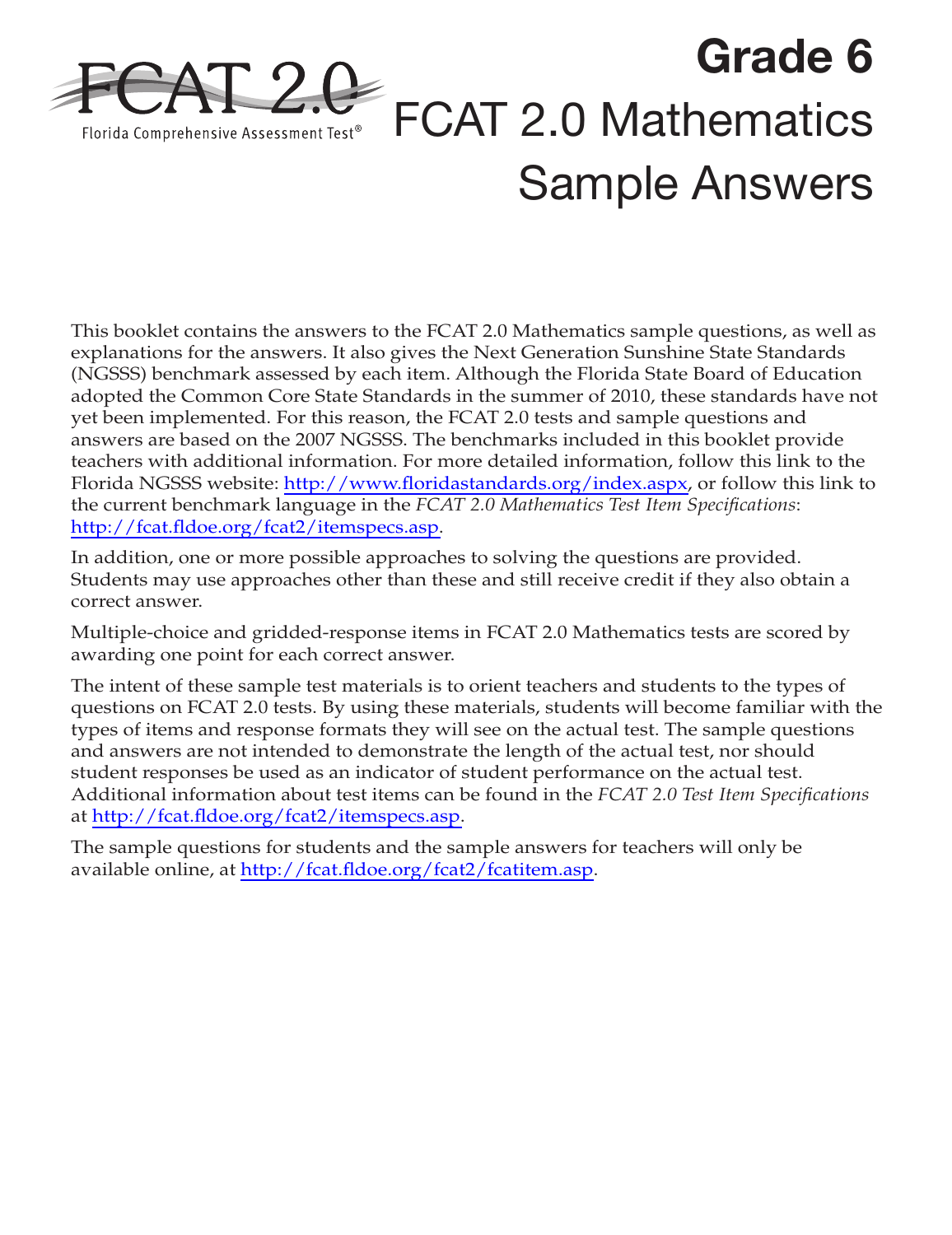



#### **The correct answer is D, as shown below.**

Reporting Category: Expressions and Equations

Benchmark: MA.6.A.3.2 Write, solve, and graph one- and two-step linear equations and inequalities. Also assesses MA.6.A.3.4 Solve problems given a formula.

To find the correct number line that represents the solution, first solve the inequality.

To solve  $3x < 15$ , divide both sides by 3.

 $3x \div 3 < 15 \div 3$ 

 $x < 5$ 

**1**

Because  $\,x \,<\,5$ ,  $\,5$  is not part of the solution; therefore, the number line must have an open circle at 5. Both options A and C are incorrect because they have closed circles at 5.

Option B is incorrect because it represents values greater than 5.

The correct answer is D, which represents values less than 5 and does not include 5.



### **The correct answer is G (commutative property).**

Reporting Category: Expressions and Equations

Benchmark: MA.6.A.3.5 Apply the Commutative, Associative, and Distributive Properties to show that two expressions are equivalent.

To move from Step 1 to Step 2, the commutative property is used, as the order of the two addends, 12.35 and 1.59, is reversed. The associative property is used to move from Step 2 to Step 3, as the three addends are grouped differently. Addition is used to move from Step 3 to Step 4 and from Step 4 to Step 5, as the addends are combined.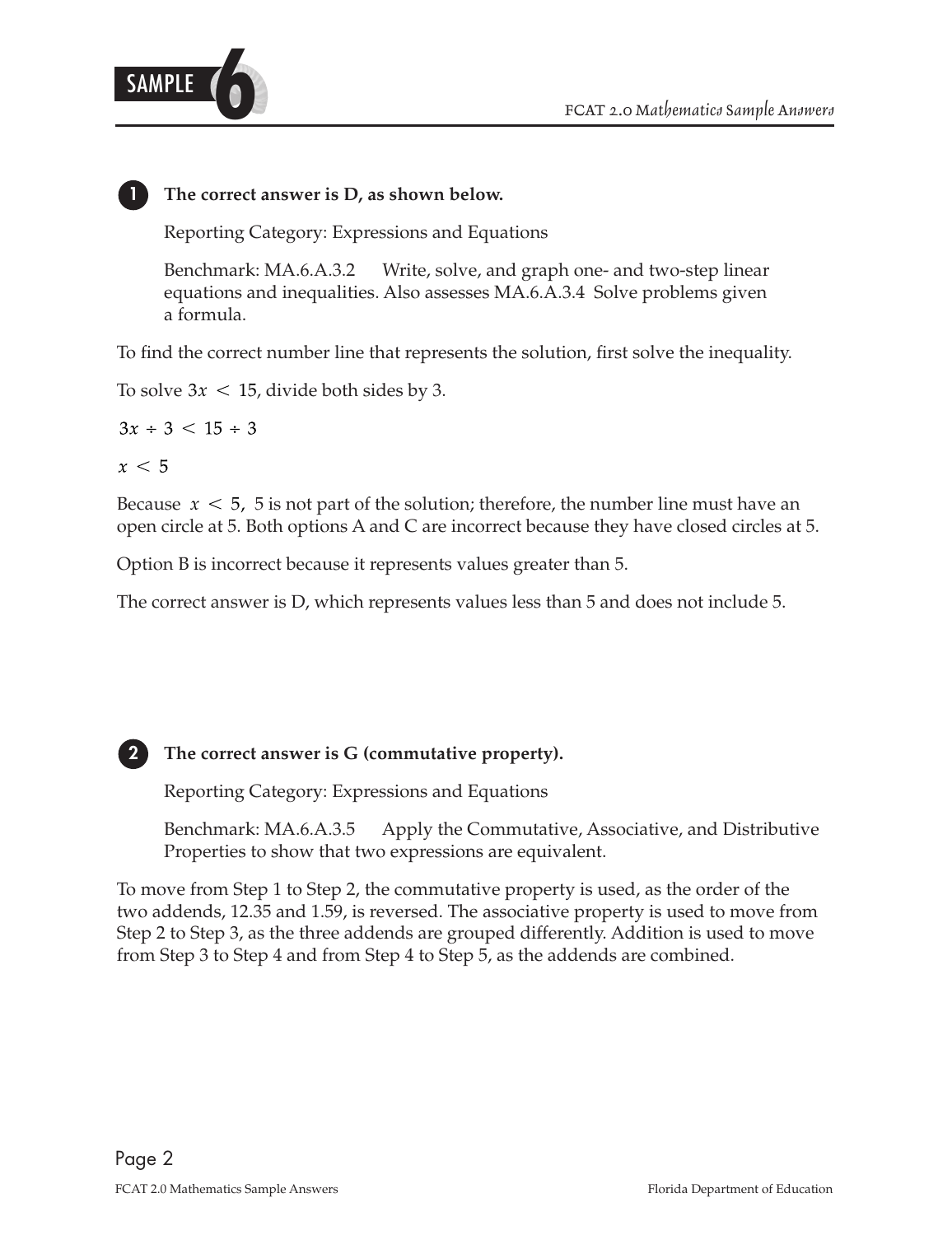

#### The correct answer is A  $\left(\frac{1}{10}\right)$ **10 3 h** The correct answer is A  $\left(\frac{1}{10}, 16\%, 0.2, \frac{1}{4}, 0.29\right)$ .

Reporting Category: Fractions, Ratios/Proportional Relationships, and Statistics

Benchmark: MA.6.A.5.2 Compare and order fractions, decimals, and percents, including finding their approximate location on a number line.

To solve this problem, the five numbers displayed for the foods may be converted to the same numerical form. The equivalent representations may be fractions, decimals, or percents. Once the five numbers have been converted, they can be ordered from least to greatest. The result of this process is shown in the following table.

|                 | Chicken<br>0.29        | Cole slaw<br>0.2       | French fries           | Juice<br>$\overline{10}$ | Cookie<br>16%          |
|-----------------|------------------------|------------------------|------------------------|--------------------------|------------------------|
| <b>Fraction</b> | 29<br>$\overline{100}$ | 20<br>$\overline{100}$ | 25<br>$\overline{100}$ | 10<br>$\overline{100}$   | 16<br>$\overline{100}$ |
| <b>Decimal</b>  | 0.29                   | 0.20                   | 0.25                   | 0.10                     | 0.16                   |
| <b>Percent</b>  | 29%                    | 20%                    | 25%                    | 10%                      | 16%                    |

 $\frac{1}{4}$ . Option C can be eliminated because  $0.29\,>\,0.2$  (0.20), and 0.29 is listed before 0.2. 1 10 1 elimination, options B and D are incorrect because  $\frac{1}{4}$  is listed before  $\frac{1}{10}$  in these options. 4 1 because tenths are smaller than fourths,  $\frac{1}{10}$  is less than  $\frac{1}{4}$ . By using the process of Another strategy involves understanding fractions with equivalent numerators, i.e., Option A is correct.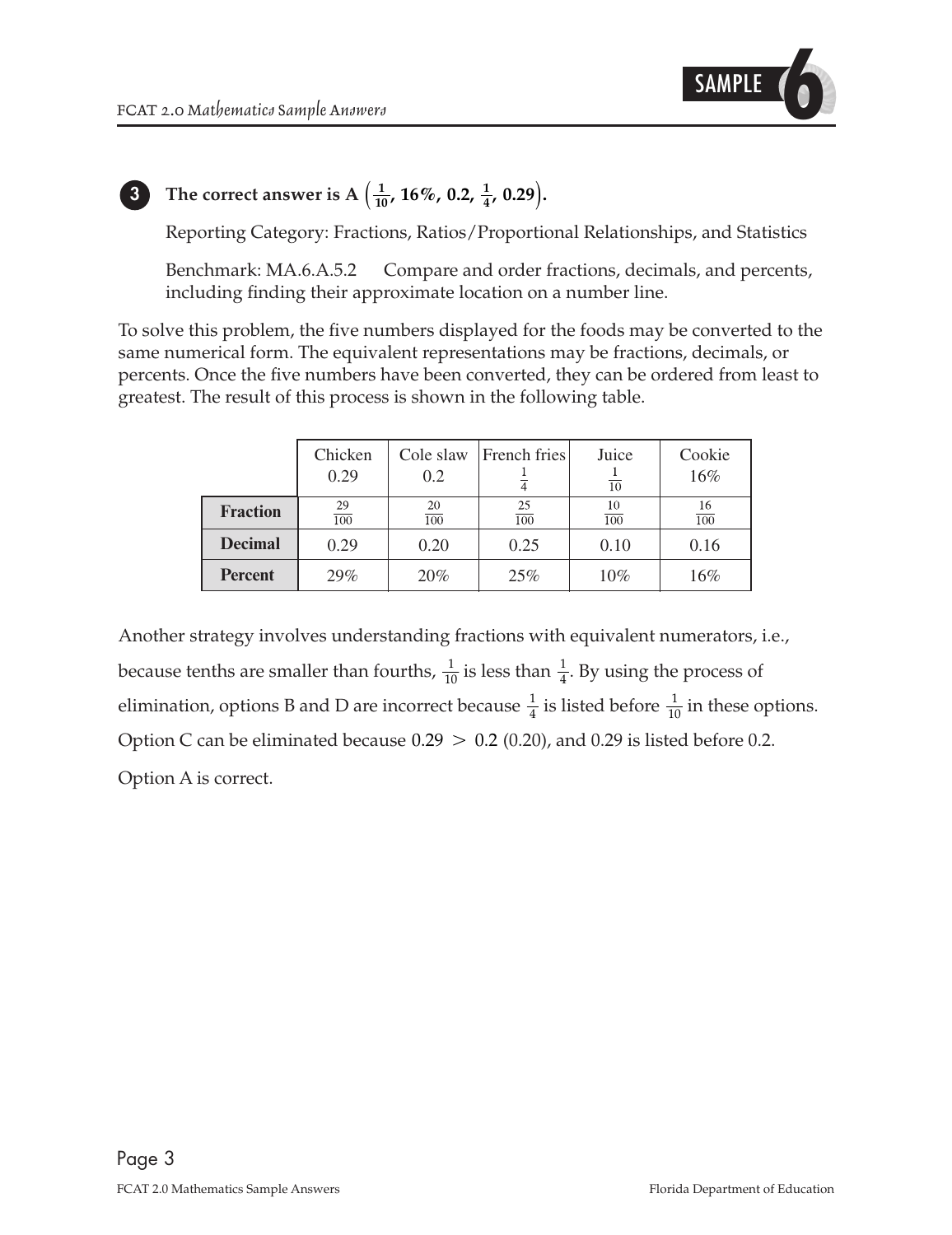



**4 The correct answer is 350.**

 $\mathcal P$  Reporting Category: Fractions, Ratios/Proportional Relationships, and Statistics

Benchmark: MA.6.A.5.1 Use equivalent forms of fractions, decimals, and percents to solve problems.

To find the number of votes that were for the third commercial, first find the number of votes that the first two commercials received.

2 5 To find  $\frac{2}{5}$  of 1,000, multiply 1,000 by  $\frac{2}{5}$ . (1,000  $\times \frac{2}{5}$  = 400) 1 4 To find 25% of 1,000, change 25% to  $\frac{1}{4}$ . Then multiply 1,000 by  $\frac{1}{4}$ . (1,000  $\times$   $\frac{1}{4}$  = 250)

Because the third commercial received the remaining votes, subtract the sum of 250 and 400 from 1,000.

 $1,000 - (250 + 400)$  $1,000 - 650$ 350

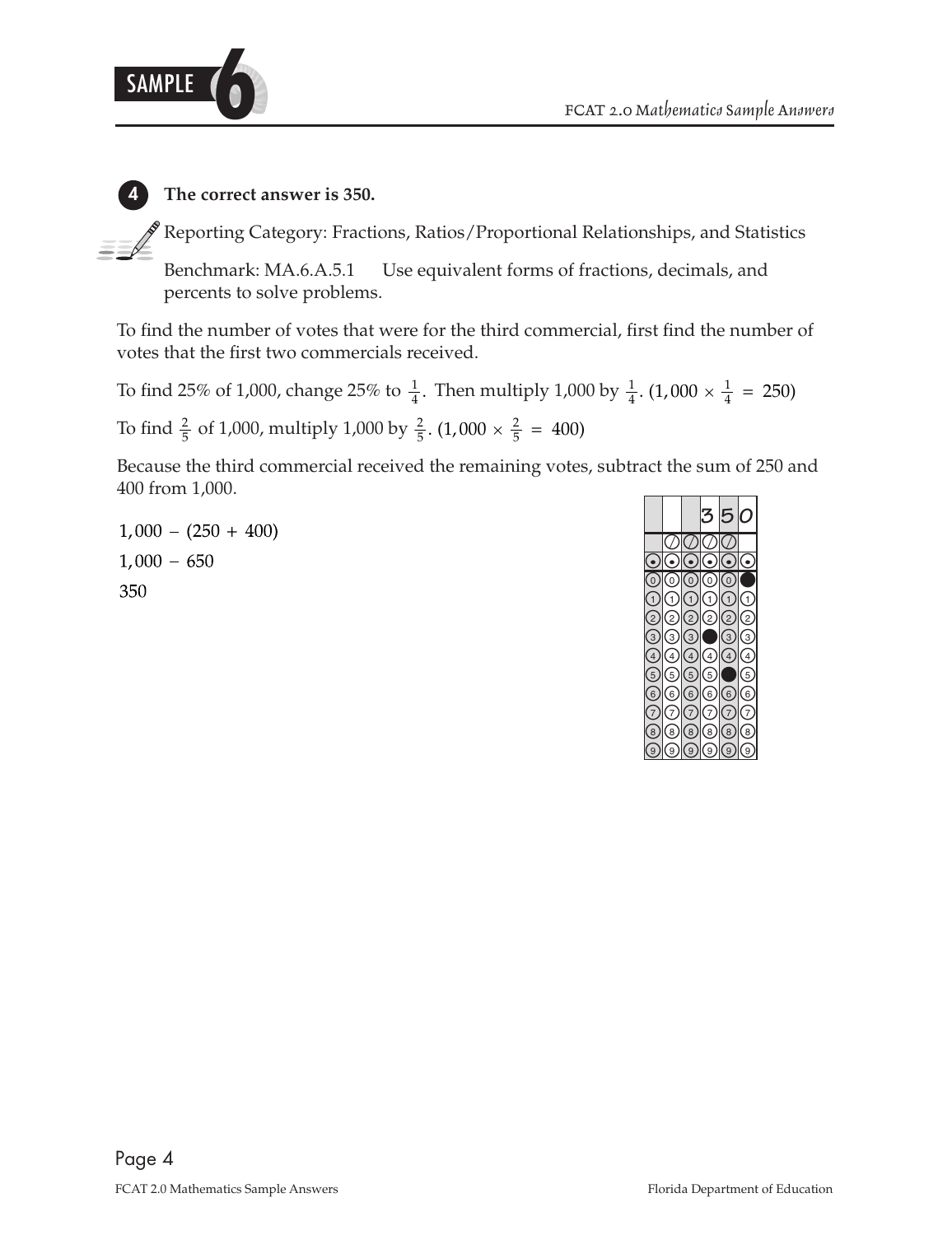

**5 The correct answer is 50 inches.**

Reporting Category: Geometry and Measurement

Benchmark: MA.6.G.4.3 Determine a missing dimension of a plane figure or prism given its area or volume and some of the dimensions, or determine the area or volume given the dimensions. Also assesses MA.6.A.3.4 Solve problems given a formula.

#### **First Strategy:**

To solve this problem, the trapezoid formula on the Grades 6–8 FCAT 2.0 Mathematics Reference Sheet can be used.

Use numbers from the diagram and the problem in the equation and solve for the unknown variable, as shown below.

$$
A = \frac{1}{2}h(b_1 + b_2)
$$
  
\n1,440 =  $\frac{1}{2}$ (32)(b<sub>1</sub> + 40)  
\n1,440 = 16(b<sub>1</sub> + 40)  
\n90 = b<sub>1</sub> + 40  
\n50 = b<sub>1</sub>

#### **OR**

#### **Second Strategy:**

To find the length of Tim's workbench, first divide the trapezoid into a rectangular section and a triangular section.



#### **(continued on next page)**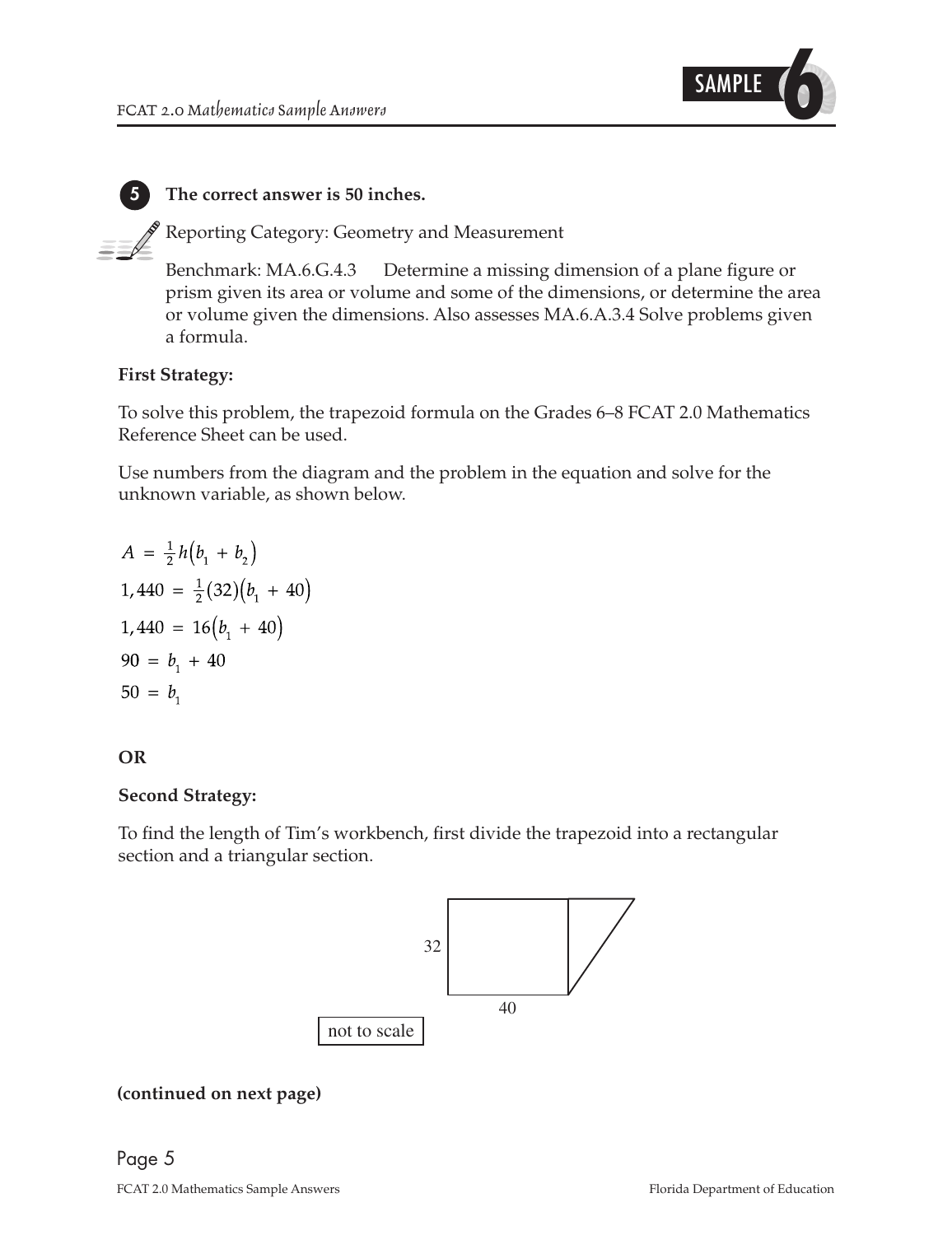

#### **(continued) 5**

Because the area of the workbench was given, find the area of the rectangular section and then subtract it from the trapezoidal area  $(1,440 - 1,280 = 160)$ .

Using the formula for the area of a triangle,  $A = \frac{1}{2}bh$ , substitute 160 for the area of the

triangle and 32 for the height of the triangle.

 $160 = \frac{1}{2}b(32)$ 

Simplify the right side of the equation to  $160 = 16b$ .

Now, divide both sides by 16 to solve for  $b$ ;  $b = 10$ .

Because opposite sides of a rectangle are equal, the other side of the rectangular side is 40. To find the total length of the workbench, 40 and 10 must be added.

 $40 + 10 = 50$ , the total length of the workbench.

|                |                |                |                | с              |                |
|----------------|----------------|----------------|----------------|----------------|----------------|
|                |                |                |                |                |                |
|                |                |                |                |                |                |
| C              | $\overline{0}$ | $\overline{C}$ | $\overline{0}$ | $\overline{C}$ |                |
| $\overline{1}$ | 1              | 1              | 1              | 1              | 1              |
| $\overline{2}$ | $\overline{2}$ | $\overline{2}$ | $\overline{c}$ | $\overline{2}$ | $\frac{1}{2}$  |
| $\overline{3}$ | (з             | $\mathbf{3}$   | (з             | 3              | 3              |
| $\overline{4}$ | $\overline{4}$ | $\overline{4}$ | $\overline{4}$ | $\overline{4}$ | $\overline{4}$ |
| 5              | 5              | 5              | 5              |                | 5              |
| 6              | 6              | 6              | 6              | 6              | 6              |
|                | 7              | 7              | 7              | 7              | 7              |
| 8              | 8              | 8              | 8              | 8              | 8              |
| ċ              | g              | g              | g              | g              | ς              |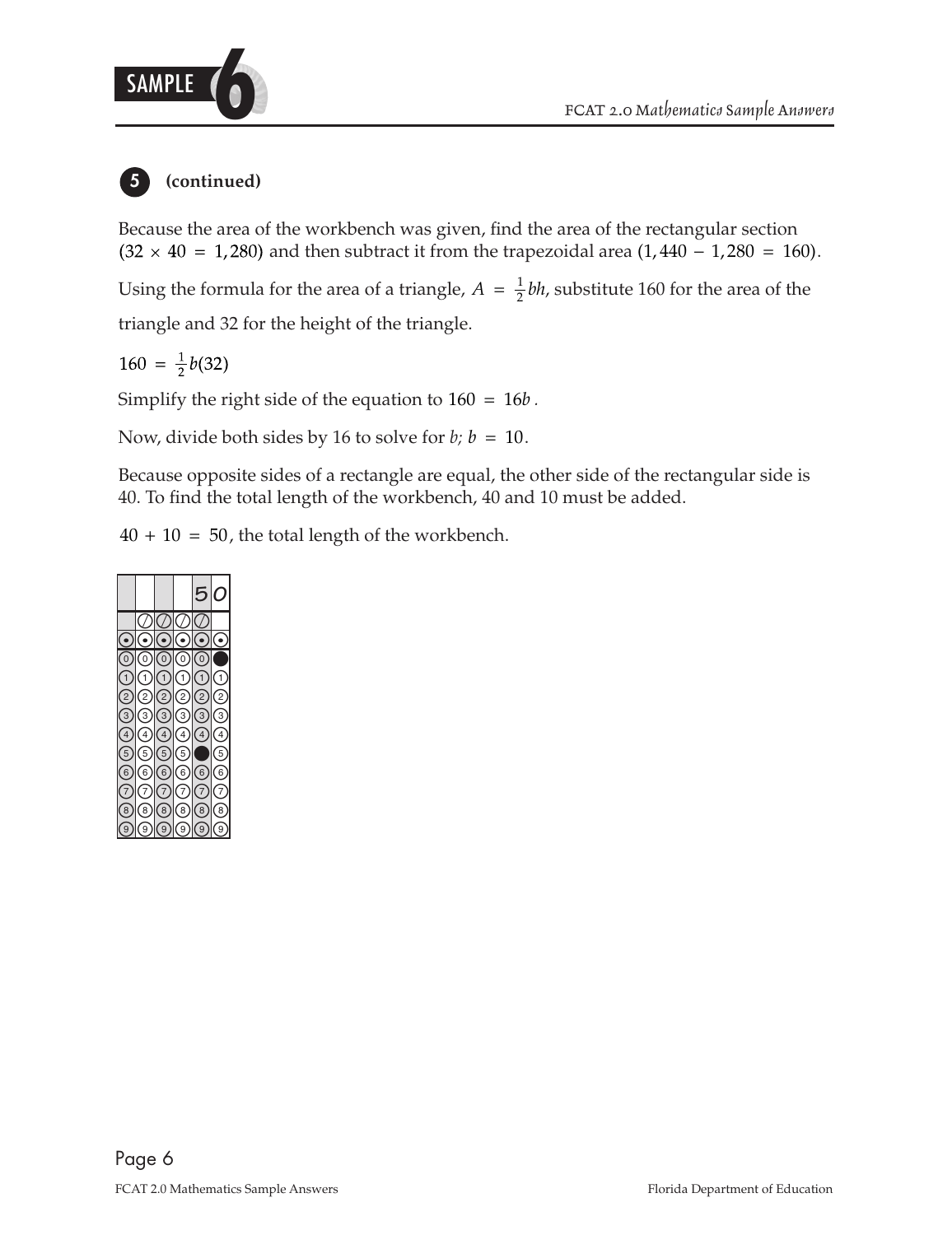

#### **6 The correct answer is I (265).**

Reporting Category: Fractions, Ratios/Proportional Relationships, and Statistics

Benchmark: MA.6.S.6.2 Select and analyze the measures of central tendency or variability to represent, describe, analyze, and/or summarize a data set for the purpose of answering questions appropriately.

Multiply 235 by 6 to find the desired sum of the 6 games, because 235 is the mean of the 6 games.

 $235 \times 6 = 1,410$ 

Add the scores of the 5 games.

 $220 + 245 + 210 + 260 + 210 = 1,145$ 

Subtract the sum of the 5 games from the desired sum of the 6 games.

 $1,410 - 1,145 = 265$ 



#### **7 The correct answer is B (25).**

Reporting Category: Fractions, Ratios/Proportional Relationships, and Statistics

Benchmark: MA.6.S.6.1 Determine the measures of central tendency (mean, median, mode) and variability (range) for a given set of data.

The median is the middle number in an ordered list, or the sum of the two middle numbers divided by 2. In a line plot, the data are already in numerical order: 18, 19, 20, 25, 26, 28, 28. There is only one middle number, 25. This is the median and the correct answer.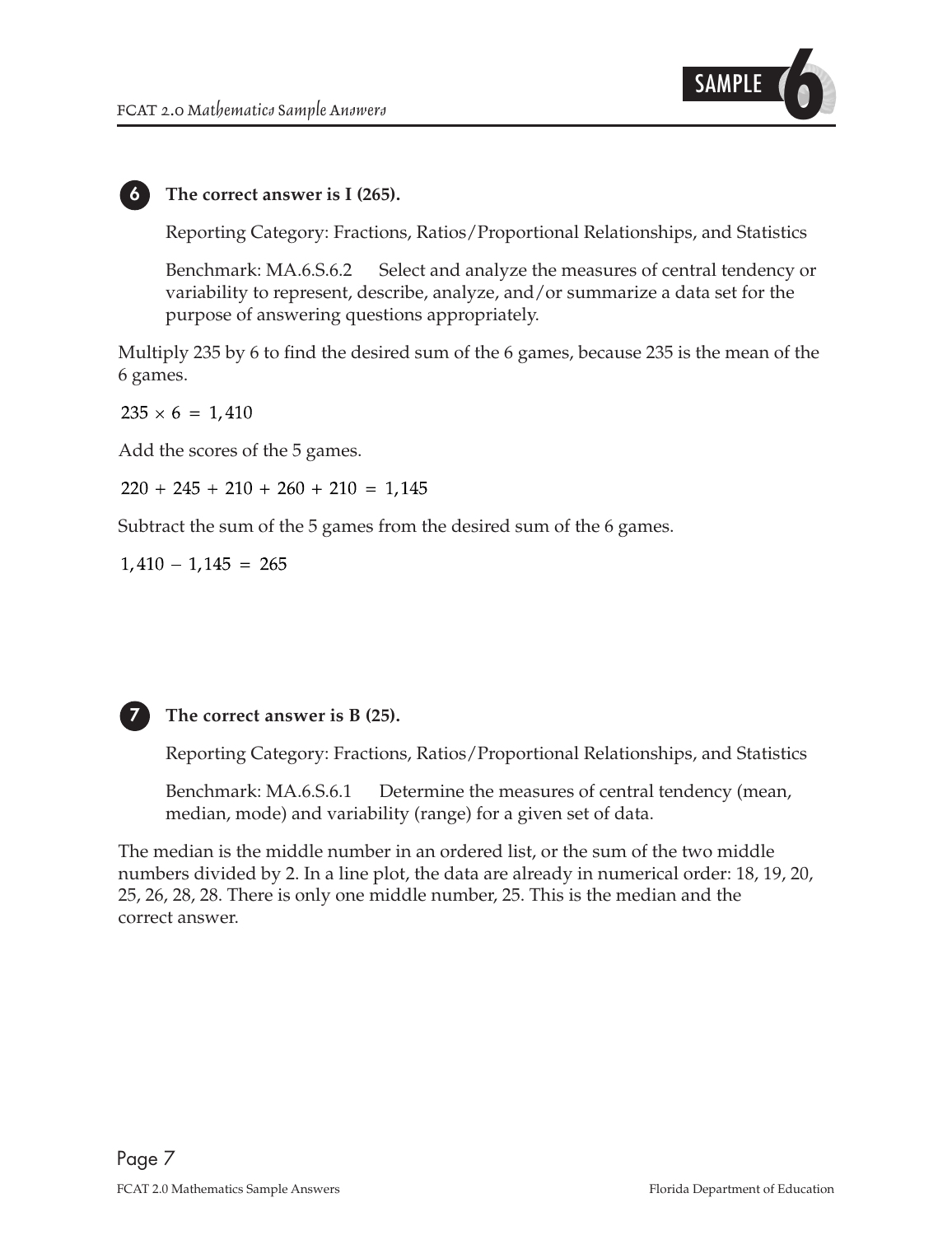

## **8 The correct answer is G (180***x***).**

Reporting Category: Expressions and Equations

Benchmark: MA.6.A.3.6 Construct and analyze tables, graphs, and equations to describe linear functions and other simple relations using both common language and algebraic notation.

To determine which expression represents the relationship between swimming hours and calories burned, analyze the pairs of numbers. First, look at the numbers that do not contain decimals, i.e., 1 and 180, and 2 and 360, to determine a pattern or relationship. Because the second column (the number of calories burned) is larger than the first column (number of hours swimming), either addition or multiplication was used. For example, either 179 was added to 1 (1 + 179 = 180) or 1 was multiplied by 180  $\,$  $(1 \times 180 = 180)$ .

Next, determine which of these relationships is used in the other pairs of numbers. (Note that adding 179 to the other numbers in the first column does not result in the sums in the second column.) Multiply 180 by the other numbers in the first column to check if it is the correct relationship.

 $0.5 \times 180 = 90$  $1.5 \times 180 = 270$  $2 \times 180 = 360$ 

Because multiplying each number in the first column (*x*) by 180 results in the number in the second column (*y*), 180*x* is the correct expression to find the number of calories burned after swimming *x* hours.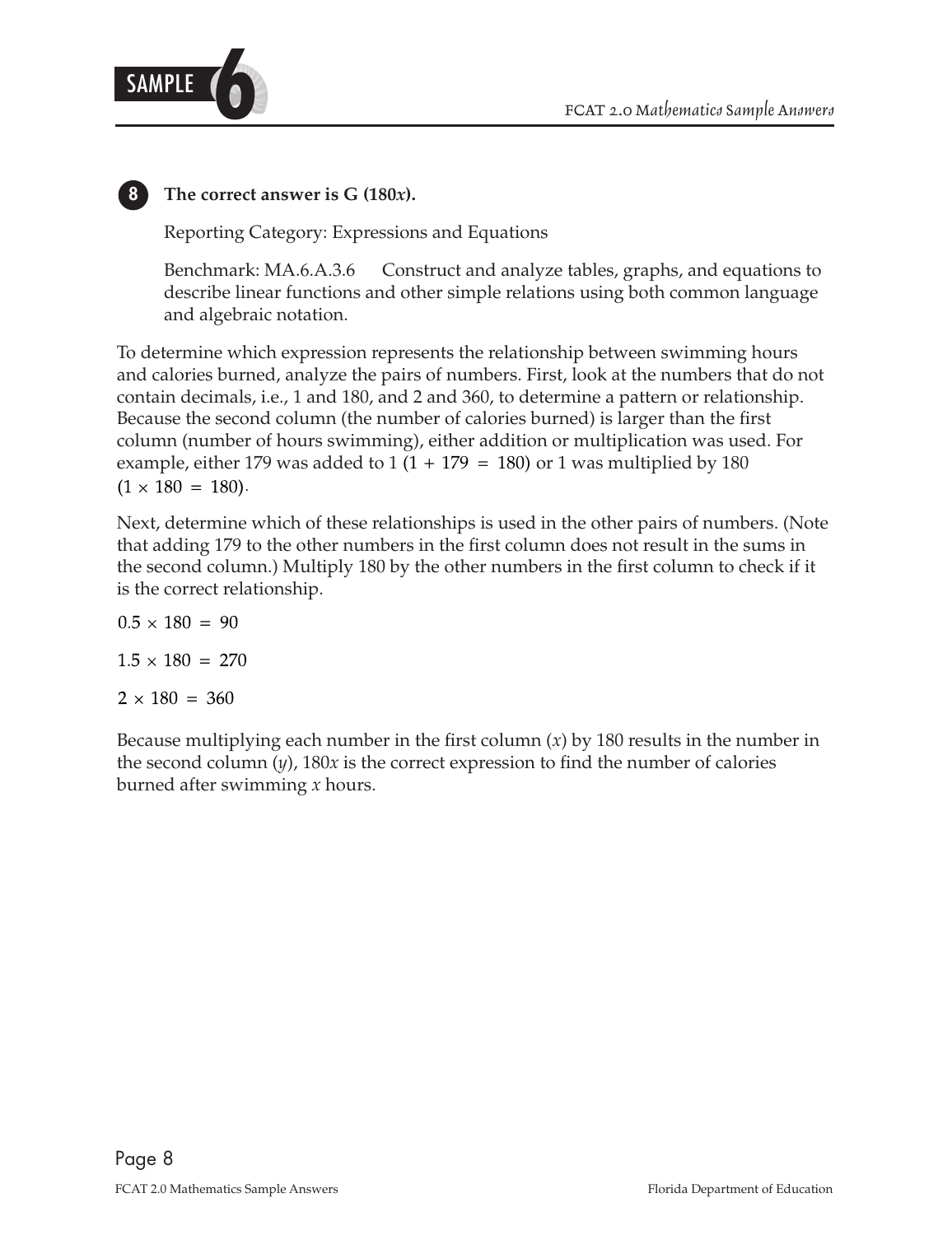

**9 The correct answer is 285 square feet.**

 $\mathscr P$  Reporting Category: Geometry and Measurement

Benchmark: MA.6.G.4.2 Find the perimeters and areas of composite two-dimensional figures, including non-rectangular figures (such as semicircles) using various strategies. Also assesses MA.6.A.3.4 Solve problems given a formula.

To find the total area to the nearest whole square foot, the area of the rectangle and the area of the semicircle must be calculated and then added together.

Use the reference sheet for the area of a rectangle,  $A = bh$ , and the area of a circle,  $A = \pi r^2$ . Substitute the numbers from the diagram, and then solve for the areas.

$$
A \text{ (rectangle)} = 19 \times 12
$$
\n
$$
A = 228
$$
\n
$$
\text{Area (semicircle)} = \frac{1}{2} \pi r^2
$$
\n
$$
\text{Using } \frac{22}{7} \text{ for } \pi, A \text{ (semicircle)} = \frac{1}{2} \times \frac{22}{7} \times 6^2
$$
\n
$$
A = \frac{11}{7} \times 36
$$
\n
$$
A = 56.57
$$

Now, add the two partial areas together  $(228 + 56.57 = 284.57)$ .

Because the answer must be expressed to the nearest whole square foot, the correct answer is rounded up to 285.

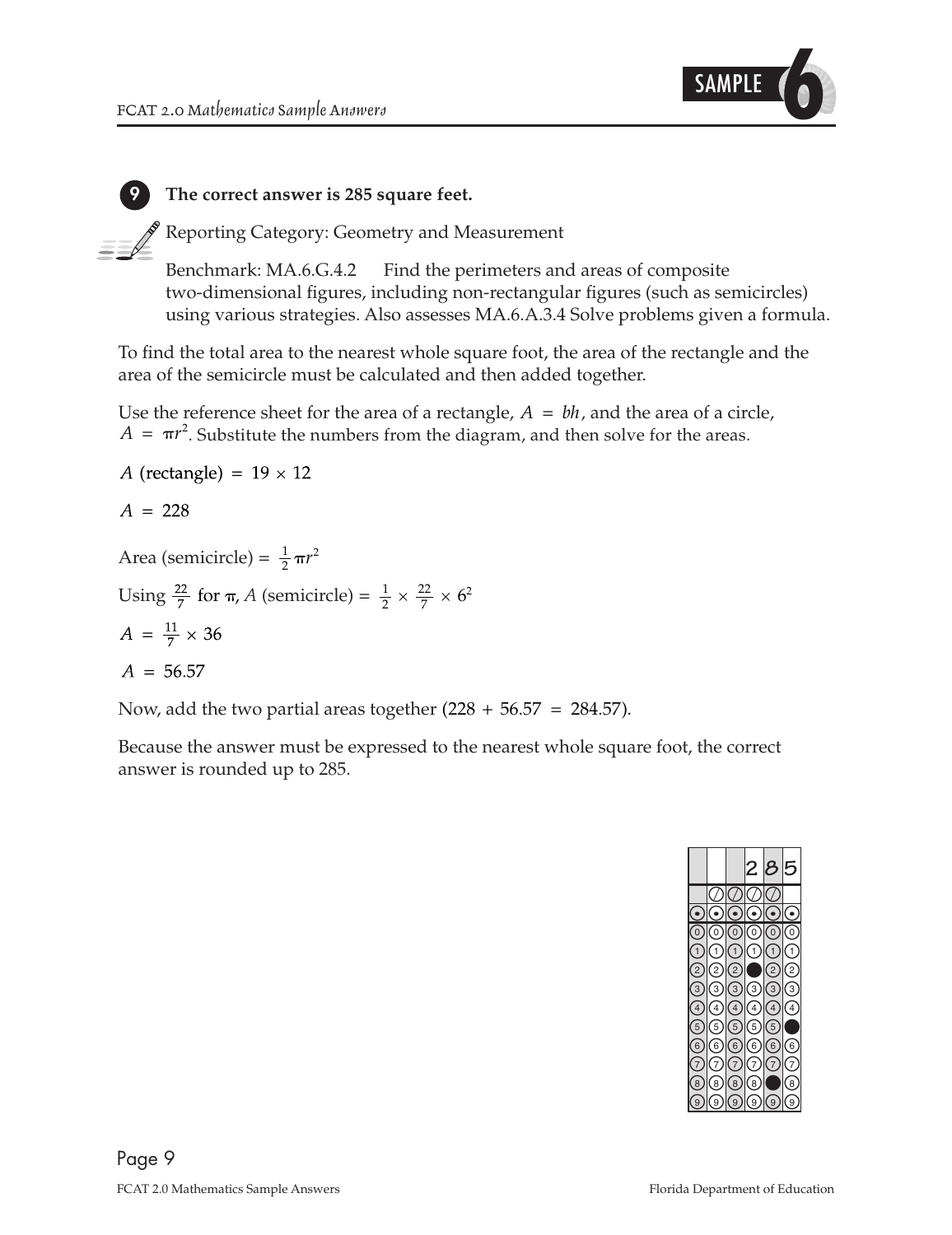



Reporting Category: Fractions, Ratios/Proportional Relationships, and Statistics

Benchmark: MA.6.A.1.3 Solve real-world problems involving multiplication and division of fractions and decimals. Also assesses MA.6.A.1.2 Multiply and divide fractions and decimals efficiently.

Divide  $25\frac{1}{2}$  by  $1\frac{1}{2}$  to find how many  $1\frac{1}{2}$  cups are in  $25\frac{1}{2}$  cups.

$$
25\frac{1}{2} \div 1\frac{1}{2} = \frac{51}{2} \div \frac{3}{2}
$$
, and  $\frac{51}{2} \div \frac{3}{2} = \frac{\frac{51}{2}}{\frac{3}{2}}$ 

To simplify the fraction, multiply the numerator and denominator by the multiplicative inverse of the fraction in the denominator. This results in a denominator of 1, which is the multiplicative identity. This results in the shortcut method commonly known as "invert and multiply."

 $\frac{\frac{51}{2}}{\frac{3}{2}} \cdot \frac{\frac{2}{3}}{\frac{2}{2}} = \frac{\frac{51}{2} \cdot \frac{2}{3}}{1}$ 

 $\frac{51}{2} \cdot \frac{2}{3} = \frac{51}{3}$ , 2 3 To further simplify  $\frac{51}{2} \cdot \frac{2}{3} = \frac{51}{3}$ , or 17.



#### **11** The correct answer is H  $(6x + 2.50)$ .

Reporting Category: Expressions and Equations

Benchmark: MA.6.A.3.1 Write and evaluate mathematical expressions that correspond to given situations. Also assesses MA.6.A.3.3 Work backward with two-step function rules to undo expressions.

Because the total cost is dependent upon the variable *x*, the number of days the video camera is rented, 6*x* represents the cost to rent the video camera for *x* days at the price of 6 dollars per day.

Because the \$2.50 cleaning fee is a one-time fee, the value 2.50 is a constant that is added to the 6*x*.

The correct expression is  $6x + 2.50$ .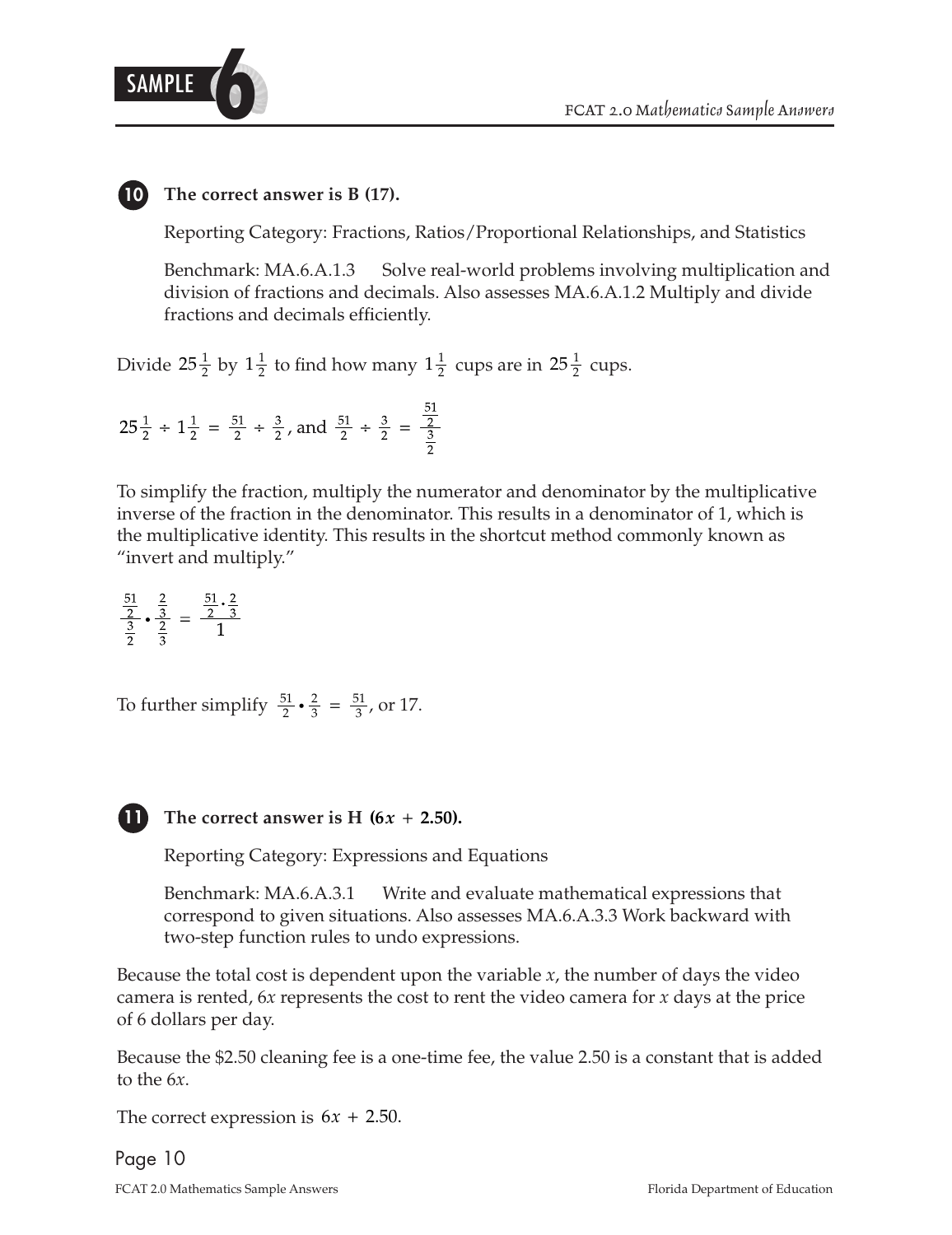

#### **The correct answer is A (15). 12**

Reporting Category: Fractions, Ratios/Proportional Relationships, and Statistics

Benchmark: MA.6.A.2.1 Use reasoning about multiplication and division to solve ratio and rate problems.

To solve this problem, the rate of success for each player needs to be determined.

 $\frac{1}{3}$ . 3 8 Karla's rate of success can be expressed as a fraction:  $\frac{a}{24}$  or

 $\frac{1}{4}.$ 4 5 Becky's rate of success can be expressed as a fraction:  $\frac{1}{20}$  or

1 3 1 Because Karla will be successful in about  $\frac{1}{3}$  of her 180 attempts, find  $\frac{1}{3}$  of 180.

$$
\frac{1}{3} \times 180 = 60
$$

1 4 1 Because Becky will be successful in about  $\frac{1}{4}$  of her 180 attempts, find  $\frac{1}{4}$  of 180.

 $\frac{1}{4} \times 180 = 45$ 

To find how much more successful Karla would be than Becky for 180 throws, subtract  $60 - 45 = 15.$ 

The correct answer is 15.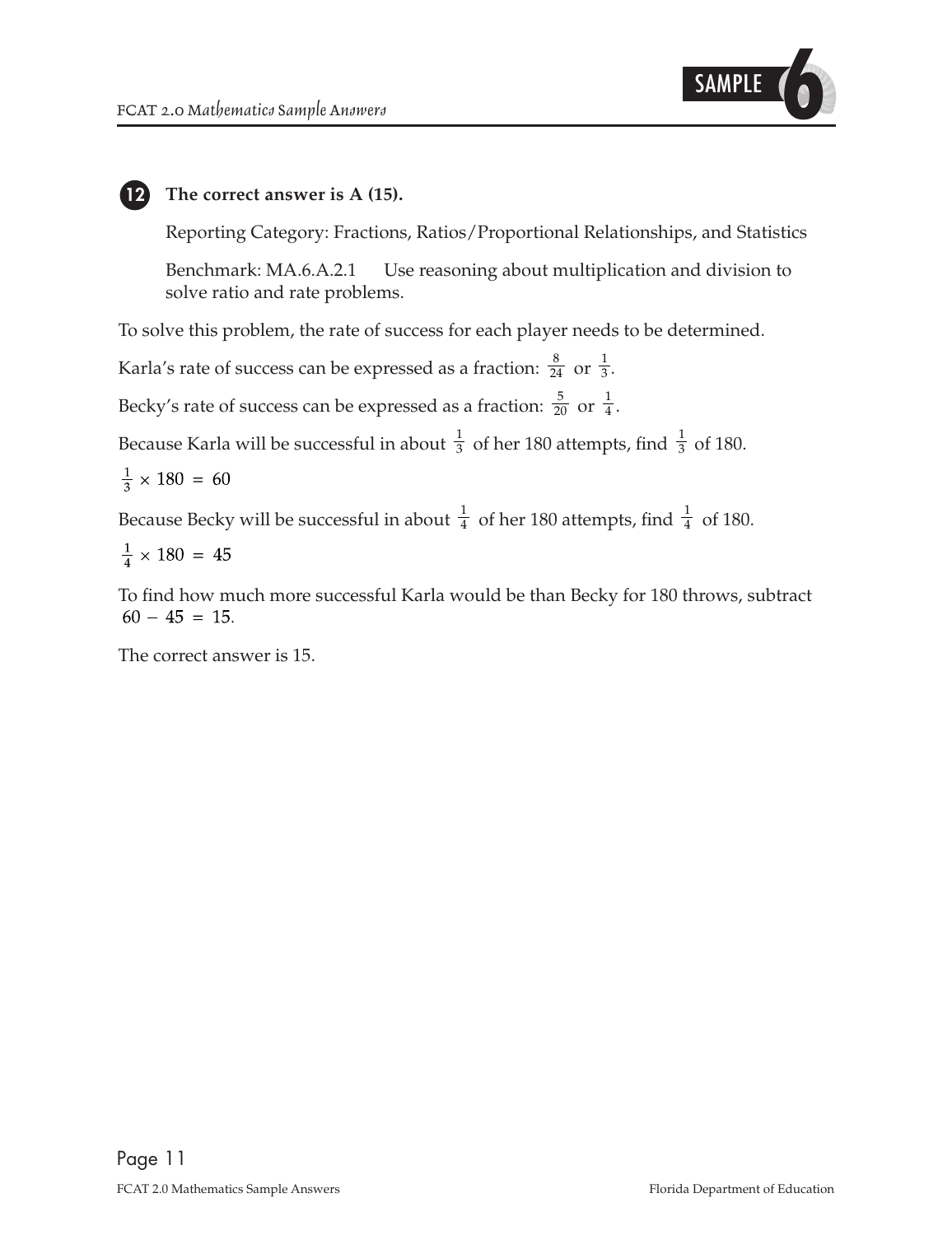



## **13 The correct answer is I (34-Watt Cool White).**

Reporting Category: Fractions, Ratios/Proportional Relationships, and Statistics

Benchmark: MA.6.A.2.2 Interpret and compare ratios and rates.

To determine the cost per light bulb for each type, first divide the total cost for each type of bulb by the quantity purchased.

| 10-Watt Clear        | $$14.85 \div 9 = $1.65$   |
|----------------------|---------------------------|
| 13-Watt Warm White   | $$119.40 \div 60 = $1.99$ |
| 20-Watt Capsule Bulb | $$10.74 \div 6 = $1.79$   |
| 34-Watt Cool White   | $$147.60 \div 90 = $1.64$ |

The 34-Watt Cool White costs the least per light bulb.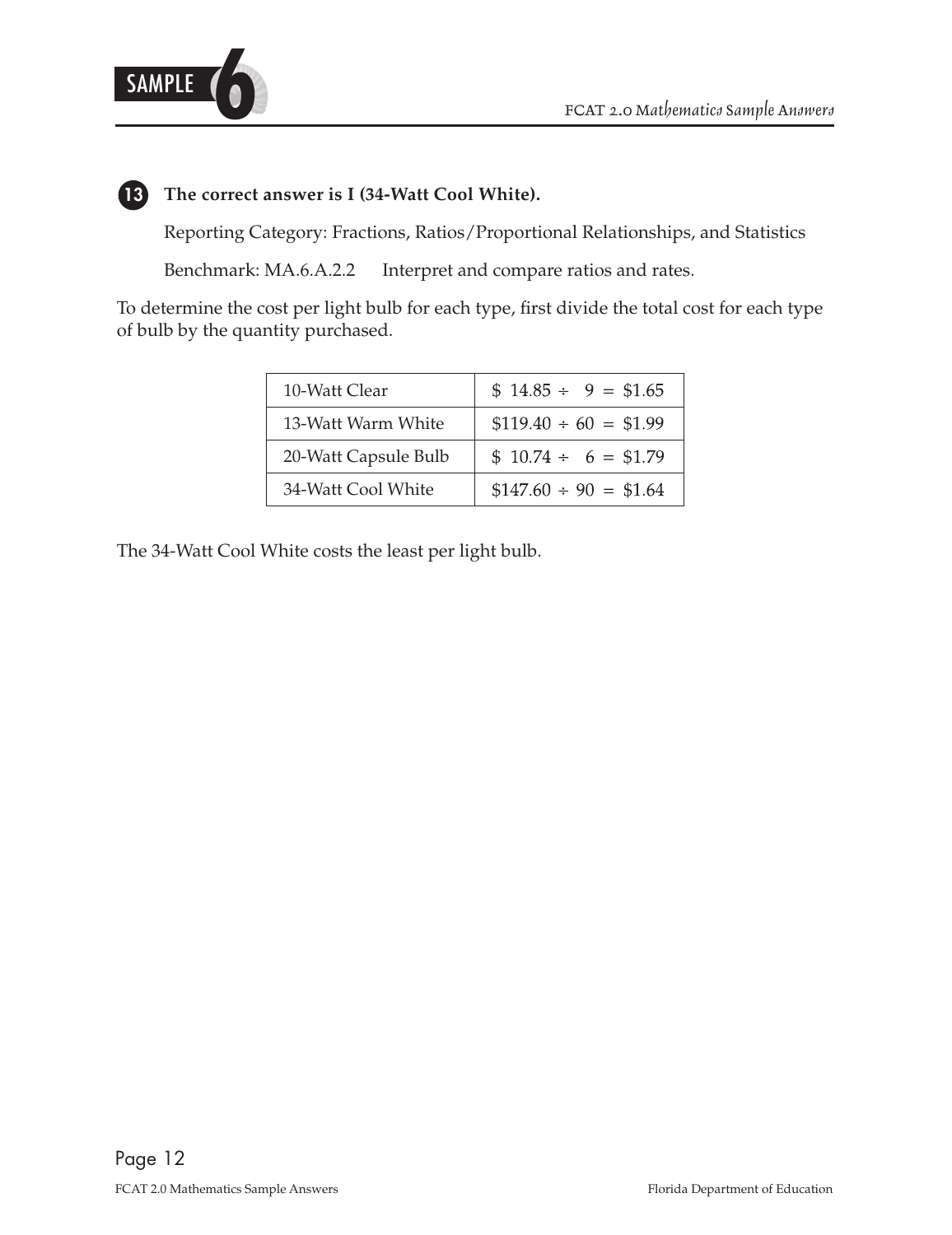

#### **14 The correct answer is C (63.6 square meters).**

Reporting Category: Geometry and Measurement

of Pi (3.14,  $\frac{22}{7}$ ) and use these values to estimate and calculate the circumference Benchmark: MA.6.G.4.1 Understand the concept of Pi, know common estimates and the area of circles. Also assesses MA.6.A.3.4 Solve problems given a formula.

#### **First strategy:**

To find the area of a circle, use the formula  $A = \pi r^2$  from the reference sheet.

If the diameter of the circle is 9 meters, the radius of the circle can be expressed as 4.5.

Using 3.14 as  $\pi$ ,  $A = 3.14(4.5)^2$ 

 $3.14(20.25) = 63.585$ , which is closest to 63.6

#### **OR**

#### **Second strategy:**

Use the formula for area, and express the radius and  $\pi$  as fractions:

 $A = \frac{22}{7} \cdot \frac{9}{2} \cdot \frac{9}{2}$ 

 $\frac{11 \cdot 9 \cdot 9}{7 \cdot 2} = \frac{891}{14}$ 891 14  $\frac{10.9}{12} = \frac{891}{14}$ , which is closest to 63.6

The correct answer is 63.6 square meters.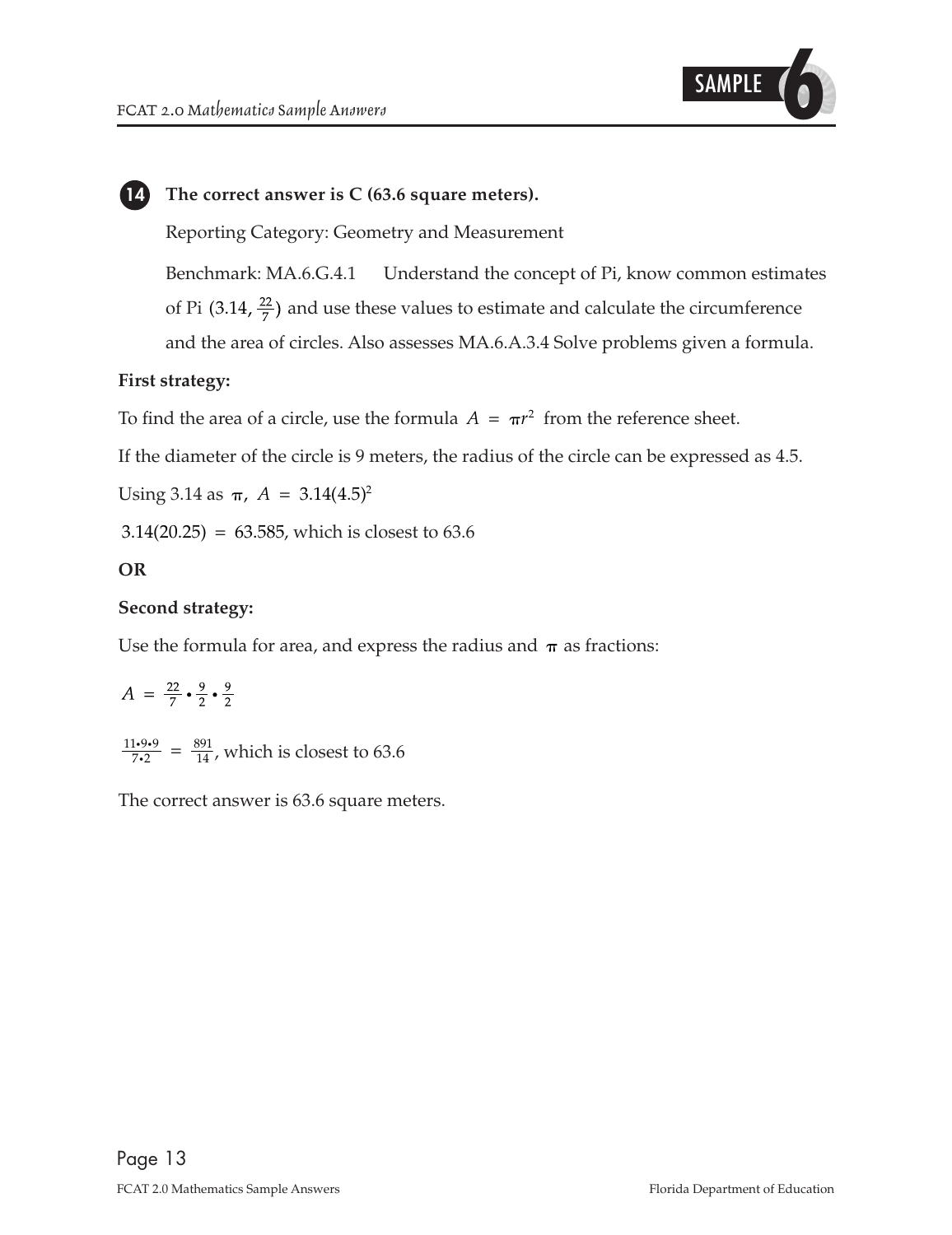

# **<sup>1</sup> <sup>15</sup> <sup>2</sup> The correct answer is G (multiply by 50).**

Reporting Category: Fractions, Ratios/Proportional Relationships, and Statistics

Benchmark: MA.6.A.5.3 Estimate the results of computations with fractions, decimals, and percents, and judge the reasonableness of the results.

### **First strategy:**

Because the fractions in the problem can be easily converted to percents, percents can be used to find an estimate of Mr. Madsen's time.

1 is 20%, and  $\frac{1}{3}$  is close to 33%.

Mr. Madsen spent about  $20\% + 33\%$ , or about  $53\%$ , of his time in meetings and on the phone with customers.

1 estimation method would be to multiply  $\frac{1}{2}$  by 50. 53% is close to 50% or  $\frac{1}{2}$ . Because 49 hours is close to 50 hours, the most reasonable

### **OR**

### **Second strategy:**

 $\frac{1}{5}$  and  $\frac{1}{3}$  can be estimated to be about  $\frac{1}{2}$ . 1 To solve this problem, the sum of the fractions  $\frac{1}{5}$  and  $\frac{1}{3}$  can be estimated to be about

$$
\frac{1}{5} = \frac{3}{15}
$$
 and  $\frac{1}{3} = \frac{5}{15}$   
 $\frac{3}{15} + \frac{5}{15} = \frac{8}{15}$ , which is close to  $\frac{1}{2}$ 

Because 49 hours is close to 50 hours, the most reasonable estimate would be to multiply  $rac{1}{2}$  by 50.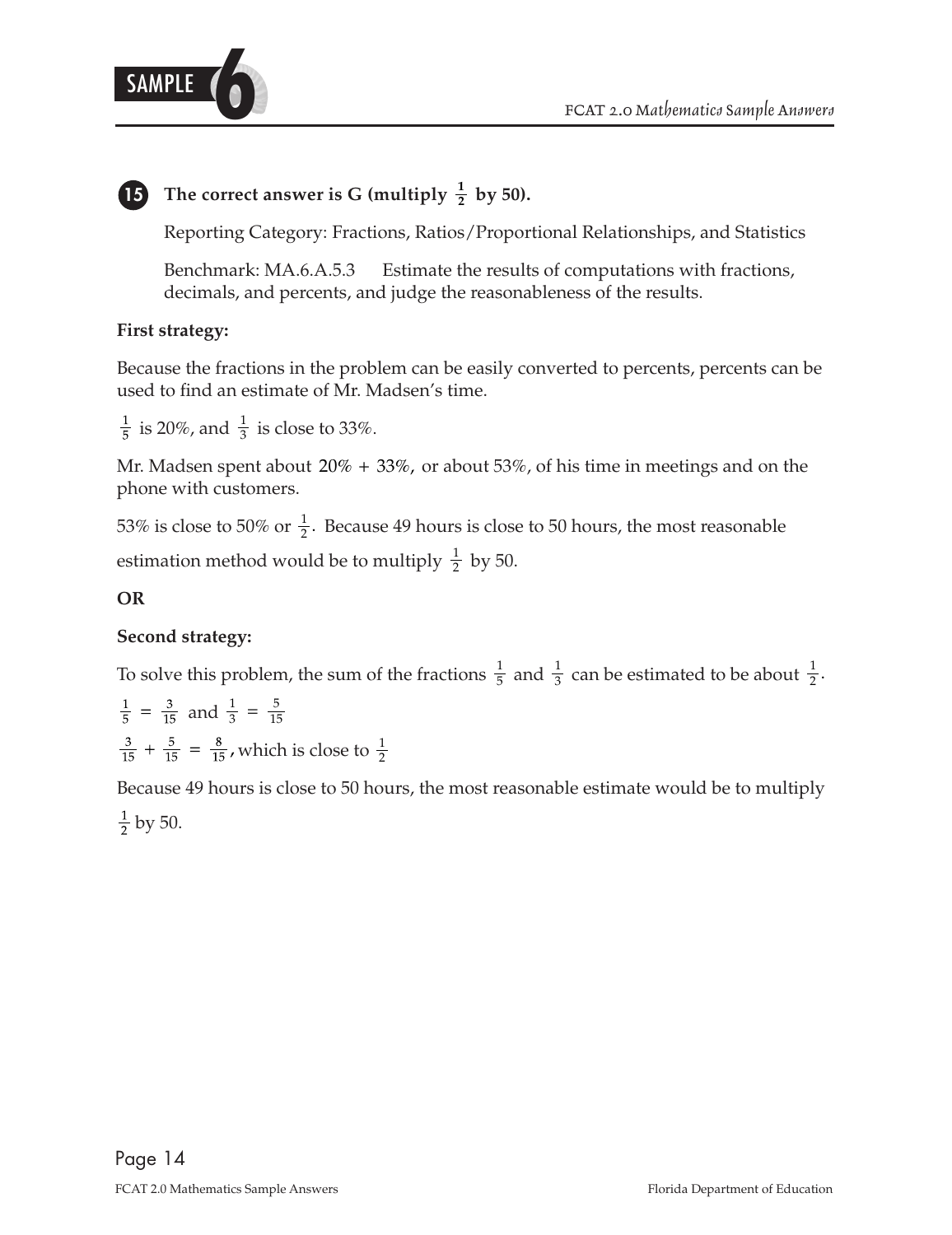

#### **16 The correct answer is B, as shown below.**

Reporting Category: Fractions, Ratios/Proportional Relationships, and Statistics

Benchmark: MA.6.A.1.1 Explain and justify procedures for multiplying and dividing fractions and decimals.

1 4 equal parts, as shown below. After dividing the bar into 4 equal parts, remove  $\frac{1}{4}\,$  of the 1 Because Akeem gave his sister  $\frac{1}{4}$  of the chocolate bar, divide the chocolate bar into bar (or the 3 pieces) that he gave his sister.



1 Now, divide the remaining part of the bar into 3 equal parts. If he ate  $\frac{1}{3}$  of the remaining 9 pieces, he has 6 pieces left.